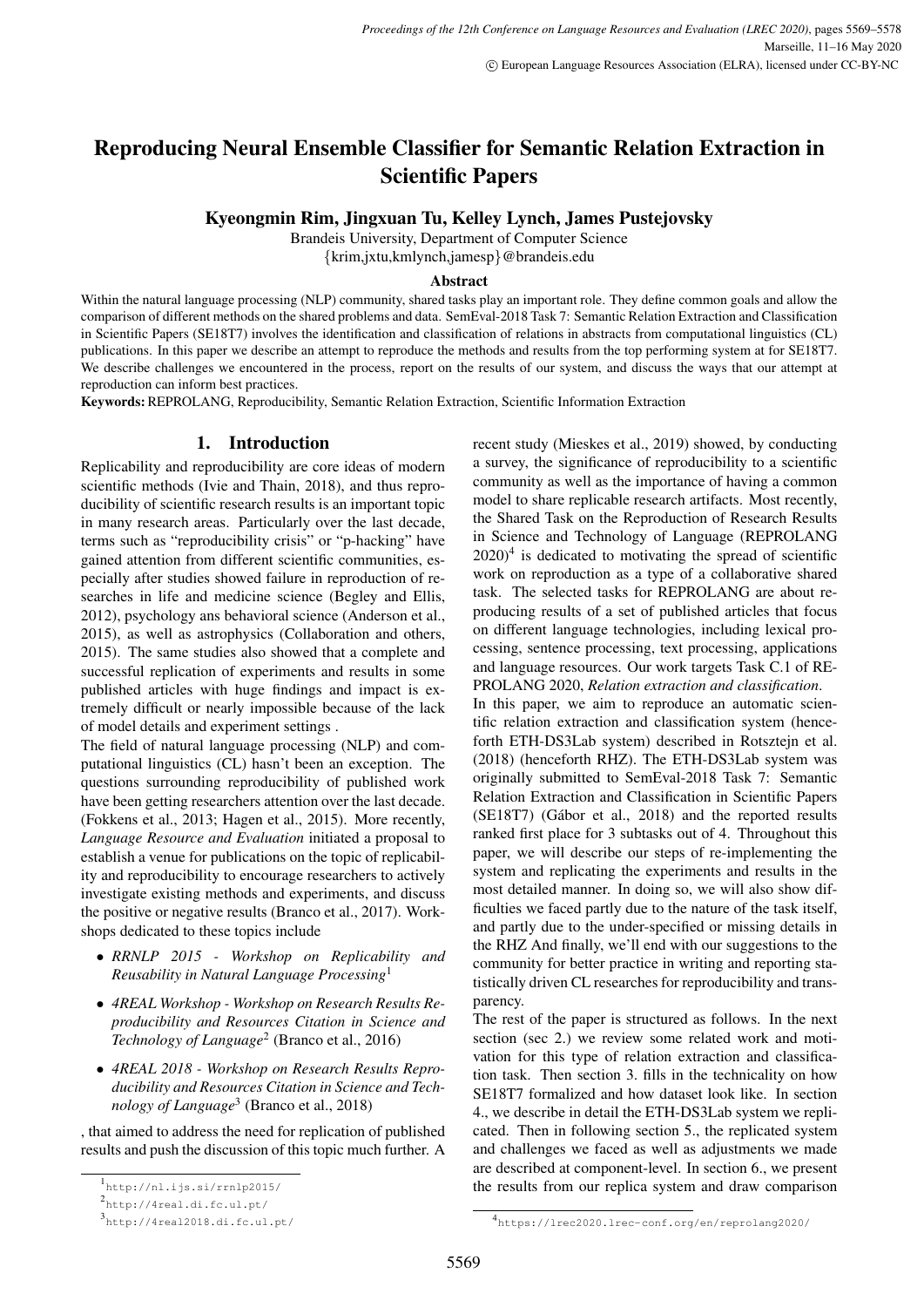with the results from the ETH-DS3Lab system. In section 7., we continue discussion on reproducibility of the ETH-DS3Lab system and our suggestions for more reproducible scientific reporting. And finally in section 8., we end with a conclusion of this work. Our replica system is available on a public code repository<sup>5</sup>

# 2. Prior study: Relation Extraction and Classification

As the academic community evolves and thrives, scientific literature and publications are also growing at an unprecedented rate (Johnson et al., 2018). Thus easy accessibility and efficient retrieval of in-domain scientific knowledge are becoming one of the most benefiting goals in all scientific and academic fields. Consequently, with the advancement of Information Retrieval (IR) techniques and Human Language Technology (HLT), text-based search engines have played a major role in research, communication, and publication in many academic fields. More recently, using advanced semantically-driven NLP technologies to solve various problems in science as well as the humanities is becoming more and more popular (Gábor et al., 2018). Relation extraction and classification allows for enhanced discoverabilty of scientific literature.

The results from traditional web search engines are too broad. The limited power of the standard search engine makes it difficult for researchers to acquire high quality information. Various approaches have been applied to extract fine-grained semantic information from scientific text to meet different needs. (Ronzano et al., 2016) initialized the Scientific Knowledge Miner Project that focuses on citation characterization and scientific article recommendation. Summarization of scientific papers has also been well studied. The information from citations plays an important role in the summarization task. (Mei and Zhai, 2008) made use of citation context to generate impact-based summaries. (Klampfl et al., 2016) aimed to summarize the relevant text from a reference paper based on another document that cites this reference paper. Abstracts also encode critical information about a paper. (Jin and Szolovits, 2018) presented a new neural approach to sentence classification in medical scientific abstracts utilizing context information. SemEval-2017 Task 10 (Augenstein et al., 2017) called for papers to work on the extraction of keyphrases and relations from scientific papers, which is closely related to our reproduction work. Recent study also shows the effectiveness to use neural approaches for relation extraction. Convolutional Neural Network (CNN) and Recurrent Neural Network (RNN) are commonly used neural architectures for the task (Lee et al., 2017; Li and Mao, 2019; Zhang et al., 2018).

## 3. Task and Data Description

The goal of SE18T7 was to extract and classify semantic relations from the abstracts of scientific publications from the CL community (Gábor et al., 2018). The challenges of this task are about semantic relations extraction from a specific domain. Overall, the relations instances in the data we will be working on were annotated with one of six relations, namely USAGE, RESULT, MODEL, PART WHOLE, TOPIC, or COMPARISON. All of the relations except COMPARISON were asymmetric, so those instances could additionally be designated as *X*-REVERSE, forming 11 classes in total. The datasets for the task were downloaded from the official SE18T7 web page <sup>6</sup>. The data was provided with inline XML annotations.

Based on the subtasks (described later in this section), two training sets are provided separately, namely D1.1 and D1.2 where relations are annotated on clean and noisy entity annotations, respectively. Figure 1 shows the class frequency distribution of those two datasets. And here is an example of a training instance from D1.1.

| $\text{5.1:}$ $\text{6.1:}$ $\text{6.1:}$ $\text{6.1:}$ $\text{6.1:}$ $\text{6.1:}$ $\text{6.1:}$ $\text{6.1:}$ $\text{6.1:}$ $\text{6.1:}$ $\text{6.1:}$ $\text{6.1:}$ $\text{6.1:}$ $\text{6.1:}$ $\text{6.1:}$ $\text{6.1:}$ $\text{6.1:}$ $\text{6.1:}$ $\text{6.1:}$ $\text{6.1:}$ |
|-----------------------------------------------------------------------------------------------------------------------------------------------------------------------------------------------------------------------------------------------------------------------------------------|
| The oracle knows the reference                                                                                                                                                                                                                                                          |
| word string and selects the word                                                                                                                                                                                                                                                        |
| string with the best performance (                                                                                                                                                                                                                                                      |
| typically, word or semantic error                                                                                                                                                                                                                                                       |
| rate) from a list of word strings                                                                                                                                                                                                                                                       |
| where each $\leq$ entity id="H01-1058.13">                                                                                                                                                                                                                                              |
| word string has been                                                                                                                                                                                                                                                                    |
| obtained by using a different <                                                                                                                                                                                                                                                         |
| $entity$ $id="H01-1058.14"$ >LM                                                                                                                                                                                                                                                         |
| $\ldots$                                                                                                                                                                                                                                                                                |

RESULT(H01-1058.13,H01-1058.14,REVERSE)

| Listing 1: An example relation from the training data |  |  |  |  |  |  |  |  |
|-------------------------------------------------------|--|--|--|--|--|--|--|--|
|-------------------------------------------------------|--|--|--|--|--|--|--|--|

|                        | <b>Dataset</b>             |                            |       |  |  |
|------------------------|----------------------------|----------------------------|-------|--|--|
| <b>Relation Type</b>   | D1.1<br>("clean" entities) | D1.2<br>("noisy" entities) | Total |  |  |
| USAGE                  | 296                        | 323                        | 619   |  |  |
| <b>MODEL-FEATURE</b>   | 226                        | 123                        | 349   |  |  |
| <b>USAGE-R</b>         | 187                        | 147                        | 334   |  |  |
| PART_WHOLE             | 158                        | 117                        | 275   |  |  |
| <b>TOPIC</b>           | 8                          | 230                        | 238   |  |  |
| PART WHOLE-R           | 76                         | 79                         | 155   |  |  |
| <b>MODEL-FEATURE-R</b> | 100                        | 52                         | 152   |  |  |
| RESULT                 | 52                         | 85                         | 137   |  |  |
| <b>COMPARE</b>         | 95                         | 41                         | 136   |  |  |
| <b>RESULT-R</b>        | 20                         | 38                         | 58    |  |  |
| <b>TOPIC-R</b>         | 10                         | 13                         | 23    |  |  |
| Total                  | 1228                       | 1248                       | 2476  |  |  |

Table 1: Label distribution in the provided training data, sorted by total number of occurrences

Three subtasks are introduced to focus on different aspects of relation extraction. Subtask 1.1 (T1.1) is relation classification on *clean* data. Both in the training and testing data, entity mentions are manually annotated  $(D1.1)$ . Then further in the training data, valid semantic relations between

<sup>5</sup> https://gitlab.com/brandeis-llc/

reprolang2020-relation-extr.

<sup>6</sup> https://lipn.univ-paris13.fr/˜gabor/ semeval2018task7/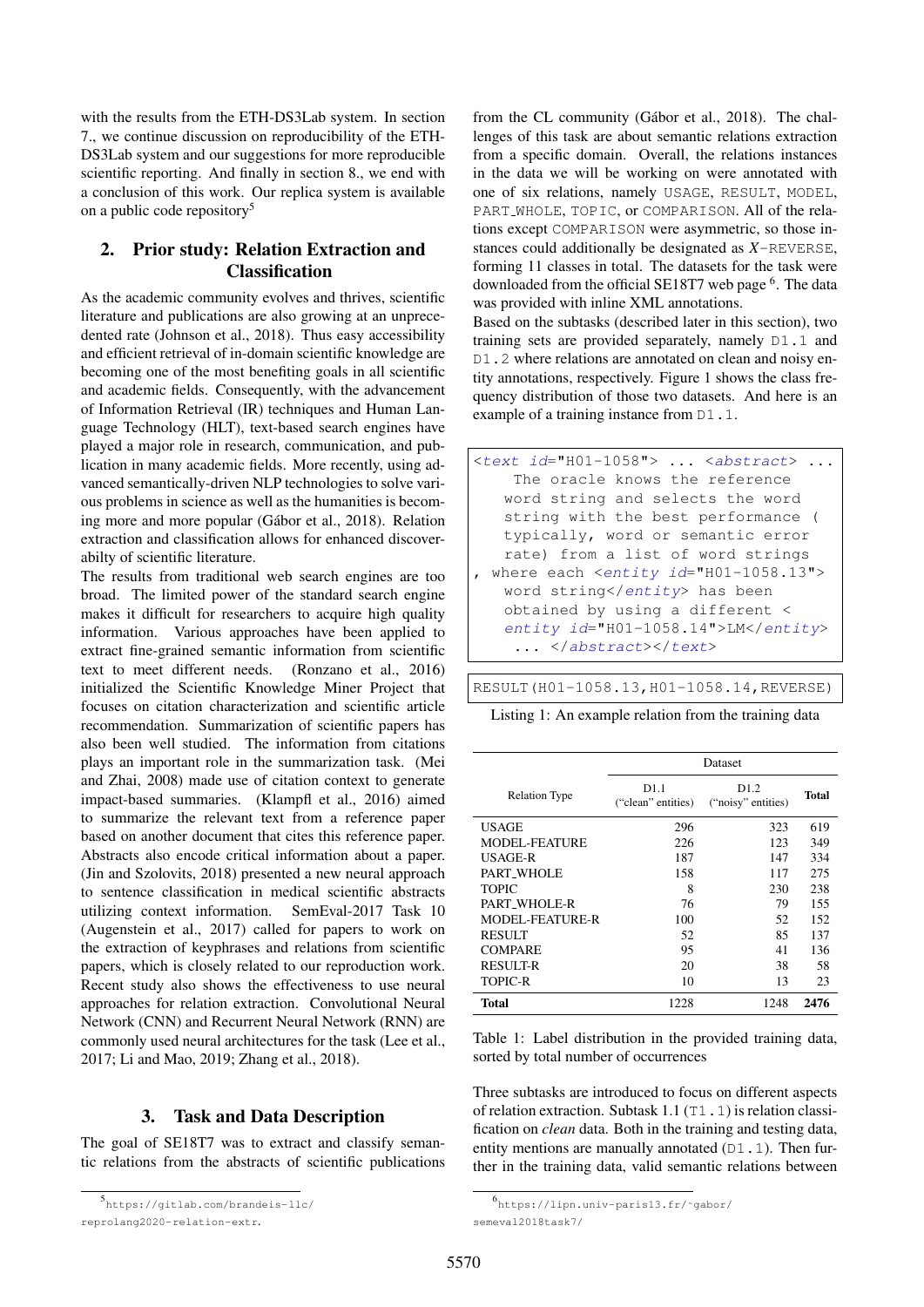two entity mentions are also manually annotated. The goal of T1.1is to predict the correct semantic relations between the pre-annotated entity pairs in the test data.

Subtask 1.2 (T1.2) is relation classification on *noisy* data. The data and the goal of this subtask is similar to T1.1except that both in the training and testing data the entity mentions are automatically annotated (D1.2). The data is noisy in the sense that the boundaries of the entity mentions might be incorrect. In the training data, the valid semantic relations are still annotated manually with no regard to the potential boundary errors of entity mentions.

Subtask 2 (T2) is relation extraction and classification. The training data for this  $T2$  is identical to  $T1$ . 1 with both entity mentions and relations manually annotated (D1.1). However, the test data only contains entity mentions without relations between them. T2is in fact a two-phased process and the goals are to predict valid entity pairs first  $(T2, E)$ and then and the relation type of each pair (T2.C).

## 4. Original Work Summary

The ETH-DS3Lab system which we reproduce here opted a deep neural network method based on two widelyused neural network architectures – CNN and RNN (more specifically, Bidirectional Long Short-Term Memory (BiL-STM)) for all three subtasks in which their results ranked first. Concretely, they proposed an approach to combine the predictions from CNNs and RNNs as an ensemble model to perform relation classification and extraction simultaneously. They also chose the weighted cross-entropy as the objective function and upsampling strategy (for T2only) to alleviate the negative effect from the class unbalance.

In addition to the model architecture presented in paper, the authors describe various components for preprocessing and postprocessing steps taken in the development of the system that effectively raise the system performance. Specifically, in the preprocessing steps, they cropped the sentences to only keep the entity pairs and tokens in between, and cleaned the sentences by flattening nested entities and removing all tokens between parentheses and brackets  $((, ) , [ , ])$ . Moreover they inserted entity tags to mark entity boundaries within a sentence, and added part-of-speech (POS) tags to provide extra syntactic information. Finally before feeding into the networks for training, all *long* sentences were dropped from the training data (because their experiments showed that long-distance relations introduced noise and only reduced the performance of the system), and synthesized training instances were added. Annotated labels were re-organized and transformed for training 6-way and 12-way supervised classifiers for two subtasks. For vector representation, ETH-DS3Lab system used pre-trained word2vec embedding as well as dense embeddings for POS and token orders trained on-the-fly. In the postprocessing steps, several rules such as no reversed relation of COMPARE, and each entity mention can only belong to one relation, are applied to ensure the validity of predictions.

To pre-train word2vec embedding, ETH-DS3Lab system also made use of external knowledge by collecting supplementary datasets for the training of word embeddings and a language model which is used to select more valid sentences as training samples.

Unfortunately, authors of RHZ didn't publish the codebase along with the paper. Thus we re-implemented the classification system following description from the paper as a blueprrint.

# 5. System Re-implementation

Figure 1 shows the overall architecture of our replicated relation extraction and classification system. The pipeline starts from downloading task data which represented as the grey box on top of the figure. Going from the left blue boxes, we use the provided training data as well as external corpora to train gensim word2vec (Rehurek and Sojka, 2010) and Fasttext embeddings (Bojanowski et al., 2016) that can be seen as a part of the data vectorization process. Going from the right blue boxes is the beginning of the data preprocessing pipeline. It includes basic NLP such as sentence splitting and POS tagging. Then text manipulation and relation directionality strategy are applied to get clean version of data and reduce the output categories. Right before the vectorization, we augment the training data by upsampling and generating reliable synthetic data using language model. After the data is converted to vectors, we train multiple CNNs and RNNs to use ensemble method for getting the final classification results. In the rest of this sections we will discuss each replication step in detail and report various challenges.

## 5.1. Hardware and Software Specification

We used a single workstation equipped with 36-core Intel Xeon CPU (2.10GHz), 128GB RAM, and  $4 \times$  Geforce TI-TAN Xp (12 GB VRAM) GPUs, running Redhat Linux 7.4. The system was developed on python 3.6 and tensorflow 2.0. All software dependencies and external libraries are listed in the code repository.

## 5.2. Data Collection

In addition to the datasets provided as a part of the shared task  $(D1.1, D1.2)$ , in the RHZ paper, the authors combined the ACL Anthology Reference Corpus (ACL-ARC) (Bird et al., 2008) with abstracts from papers posted on arXiv<sup>7</sup> cs. CL papers to train word embeddings (later used for vector representation of text data) and to train a language model (later used for validating synthetically generated data). When attempting to recreate the data set that the authors described, we encountered some challenges.

First off, there are multiple versions of the ACL-ARC and the RHZ does not specify which version was used for training or from which source the data was gathered. Instead, the paper reported an approximate number of tokens obtained from the ACL-ARC to be 90 million. The ACL-ARC homepage <sup>8</sup> lists three versions of the corpus with various formats available. Additionally, a cleaned version of the corpus is available for download from a third-part

<sup>7&</sup>lt;br>https://arxiv.org/

<sup>8</sup> https://acl-arc.comp.nus.edu.sg/, accessed at 2019-11- 29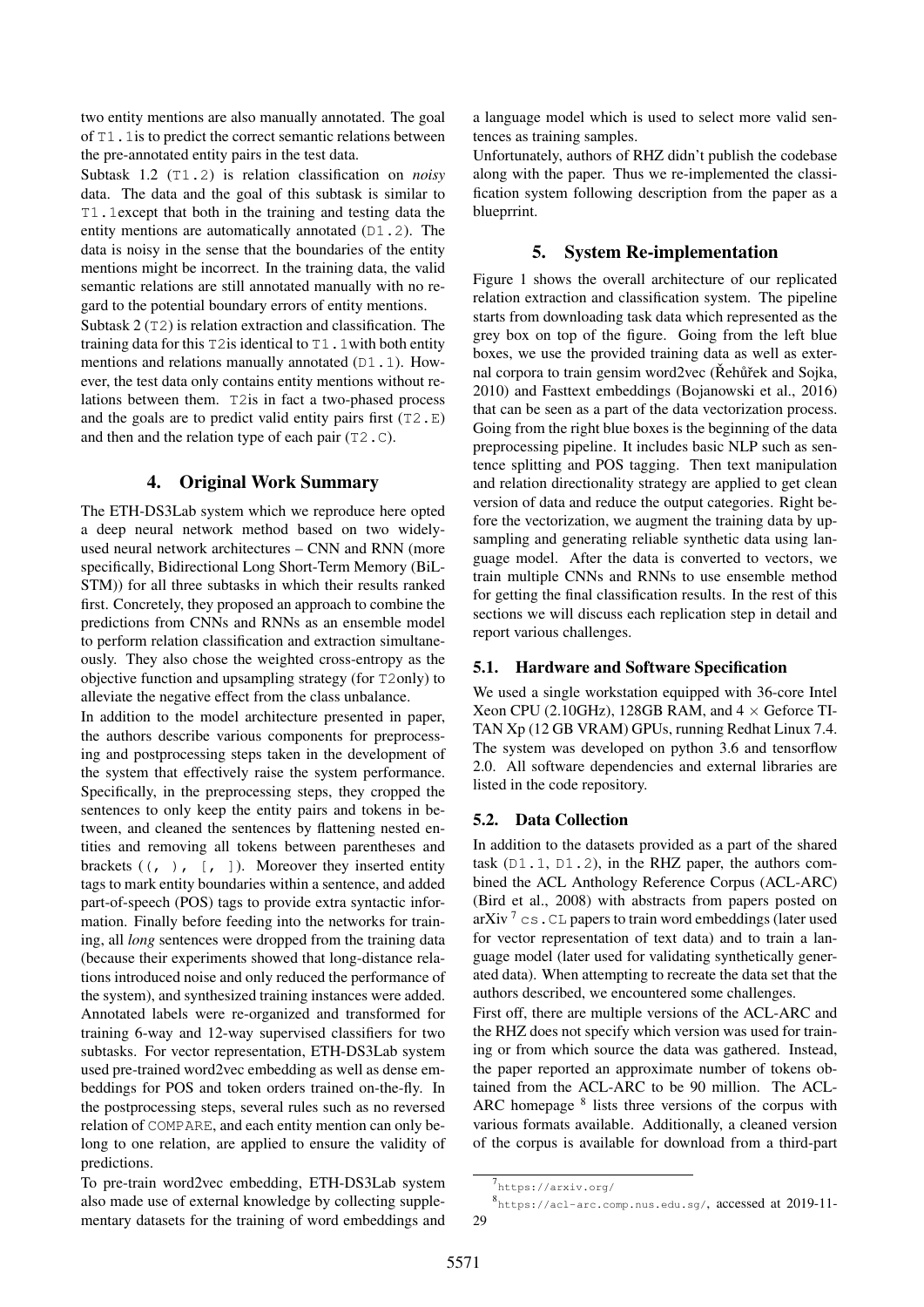

Figure 1: The overall architecture of the replicated relation extraction and classification system. Grey box on the top is the entry point of the pipeline. Pre-processing pipeline is finished at the vectorization component, and the resulting vectors are fed to neural classifiers to train or test.

website<sup>9</sup>, that was used in Lahiri (2014). We downloaded multiple versions of the corpus and tokenized them using a simple whitespace tokenizer (using unix wc command). Due to potential differences in tokenization, we did not expect the token count to match exactly that which was reported in the RHZ, so we chose the version of the ACL-ARC that was closest to the token count reported in the paper. This was Version 20080325 downloaded from https://acl-arc.comp.nus.edu.sg/ and had 87,176,836 tokens. . Also in the RHZ paper, the authors describe collecting all arXiv cs.CL abstracts since 2010, that resulted in approximately 1 million tokens. When we collected and tokenized abstracts fitting this description the resulting dataset contained approximately twice as many tokens as reported. We believe that is because of explosive increase in the number of CL publications in the open-access archive. We experimented with various cutoff dates in an attempt to replicate the data that would have been available at the time of publication of the ETH-DS3Lab system, and picked December 31, 2017 (the deadline of the SE18T7 was January 22). Our final arXiv data had 811,617 token.

#### 9 https://web.eecs.umich.edu/˜lahiri/acl\_arc.html, accessed at 2019-10-24

# 5.3. Pre- and Post-processing Procedures 5.3.1. Basic NLP

Because a relation is confined in the shared task between two entities within a single sentence, it is very crucial step to split sentences from the provided XML annotation data before perform relation extraction (for T2). Failing to correctly segment sentences by over-segmenting results in some training instances being ill-formed due to the relation being split across separate instances. If the sentence splitter misses a split between sentences, spurious negative relation instances will be introduced. Unfortunately because the RHZ didn't reveal any details on how sentence segmentation is conducted, we experiment with different sentence segmentation pipelines as follows. In the first place, the relation-annotated dataset  $(D1.1,$ D1.2) was release in in-line XML format, so the first step was to convert the in-line annotation into character offset based standalone data structure for further cleaning and processing. Then, next step is to split sentences. We first experimented with the spaCy (Honnibal and Montani,  $2017$ <sup>10</sup> sentence segmenter, but found that many sentences were being erroneously split on periods and commas found in abbreviations such as "e.g." and "et al." These errors persisted across experiments with different spaCy pre-trained neural models<sup>11</sup> including en\_core\_web\_lg, en\_trf\_bertbaseuncased\_lg,

 $10_{\rm \,https://spacy.io/}$ 

<sup>11</sup>https://spacy.io/models/en-starters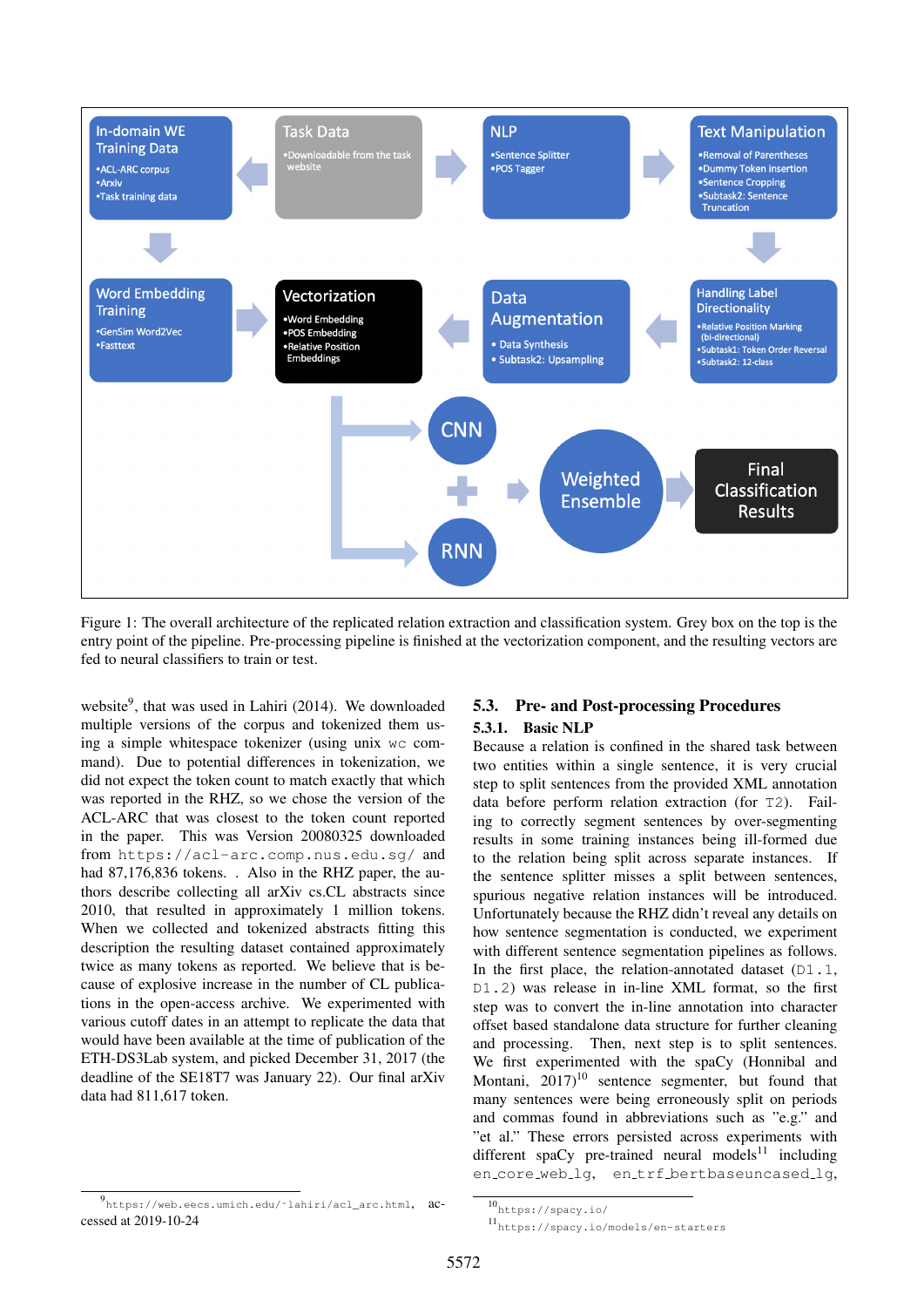and en\_trf\_xlnetbasecased\_lq. Next we tried using the CoreNLP (Manning et al., 2014)  $^{12}$  sentence splitter module, and found that it performed too conservatively for our data. Ultimately, we chose to use the CoreNLP sentence splitter module configured with a additional regex to split some sentences that were missed by the segmenter. There were at least three instances in which a sentence was incorrectly segmented due to the presence of punctuation within words. We suspect that these errors are present due to errors in original typing or errors from digitization old publications.

As POS tags used as features in the neural model, we also run the input data through the CoreNLP POS tagger to get text tagged, as reported in the RHZ paper.

#### 5.3.2. Text Manipulation

Once the basic NLP modules processed the input data, next is to manipulate the text to fit more to the task-specific requirements. First described in the RHZ was removing text within parenthesis. The authors do not specify how they handle instances in which either entity is contained within parenthesis or situations where an entity contains an opening or closing parenthesis. We decided to remove parentheses that don't cross entity boundaries. Next, dummy tokens are used to indicate entity boundaries. A special " $\ll e \ll$ " token is attached to before and after all entities in the annotation data. Additionally, number tokens (tagged as CD by the POS tagger) that were not part of proper nouns are replaced with a single wildcard token, "###".

Then each sentence is processed to generate training *instances* by flattening entities. As a result, an instance is a sentence that has only two entities annotated. For example, if the original sentence has three entities annotations  $(e_1,$ e2, e3), three training instances are generated by choosing two out of three  $(\leq e1, e2$ ,  $\leq e1, e3$ ,  $\leq e2$ ,  $e3$ ). Then, for T1, we only take entity pairs that explicitly annotated with labels in the training data. For T2, all entity pairs that are not annotated are taken as NONE-labeled negative training instances. The RHZ describe dealing with nested entities by flattening them, however it is unclear how the authors dealt with relations involving the inner entity of a nested entity. We simply consider all nested entities as independent entities, not differently from others.

Next is cropping and truncation. By cropping an instance, we remove all tokens before the first entity and after the second entity. Truncation is done only for relation extraction task (T2). As shown in the RHZ that long-distance relations are very seldom, all instances that have more than 19 tokens between two entities (excluding entity tokens) are treated as negative samples. There were a few places in the RHZ that were indicating 19 as "maximum sentences length", which can be interpreted as the count includes tokens from entities. However we decided to count excluding the entity tokens as described in the section 2.3 of the RHZ paper.

## 5.3.3. Label Transformation

The provided datasets are annotated with 11 classes (table 1). We followed the exact same steps described in the RHZ paper to transform class space to perform 6-way classification (for T1) and 12-way classification (for T2). Namely, for T1, we invert the order of tokens between two entities of REVERSE instances and treated the resulting token sequences as non-REVERSE instances. ( $[ w1 w2 w3$ , USAGE-R]  $\rightarrow$ [<e1> w3 w2 w1 <e2>, USAGE], not inverting inentity tokens). The RHZ states that having a full inverted text of those REVERSE relations can yield better performance, although the new generated "sentences" are not grammatical. This was also made possible only because the test instances were tagged as REVERSE if the relation goes from later entity to earlier entity, although they were not tagged with the actual relation labels. Eventually, by merging all REVERSE labels, T1became a 6-way classification task. For T2, because extracting related entity pairs was part of the task, test data didn't have such entity pair instances as in T1. Thus we could not apply the same token inversion. To solve extraction and classification simultaneously, we simply treated all entity pairs that are not annotated (and "long" instances) as having an additional NONE class. As a result, T2became a 12-way classification task. Using truncation (by *length*) previously described, NONE instances we obtained were 39, 077, different from 34, 824 as reported in the RHZ.

#### 5.3.4. Data Augmentation

In training ETH-DS3Lab system, RHZ *exploited* provided data by 1) feeding D1.1+D1.2to both T1.1and T1.2classifiers, and 2) feeding D1.1+D1.2+"predictions of the system for T1.1and T1.2" to T2classifier. It is not so clear what exactly *predictions of the system* are from the description in the paper, however we interpreted it to be automatic labeling on test sets. Test sets for T1.1and T1.2both have 355 relation instances. We used our ensemble classifiers for T1.1and T1.2that showed the best performance to automatically label two test sets, and added the result (Dpred) to the training data for T2. Negative instances (non-relations) from T1test sets were not added to T2training set, as that would only worsen the class imbalance in training data.

We also synthesized additional training data (Dsyn) using the strategy described in the RHZ, and used them for both T1and T2tranining. That is, by combining entities from test data and tokens-between from training data. Goldstandard labels were also taken from training data. Then we filtered the synthetic sentences using a language model trained with the text data obtained in section 5.2. in training word embeddings, using the KenLM language modeling toolkit<sup>13</sup> (Heafield, 2011) (5-gram and the default smoothing options). We found that using the threshold in the RHZ paper (−21 log probability) resulted in far more synthetic instances ( $\sim$ 33,000) than those reported by the RHZ (61). Thus, instead of using a threshold, we chose to rank the resulting instances based on language model probability and keep the top  $N$  instances to match the number of synthetic instances in the RHZ ( $N = 61$ ).

For T2, because, after generating negative instances, the class distribution is largely skewed toward NONE, ETH-

<sup>12</sup>https://stanfordnlp.github.io/CoreNLP/, version 3.9.2

<sup>13</sup>https://github.com/kpu/kenlm, version 96d303c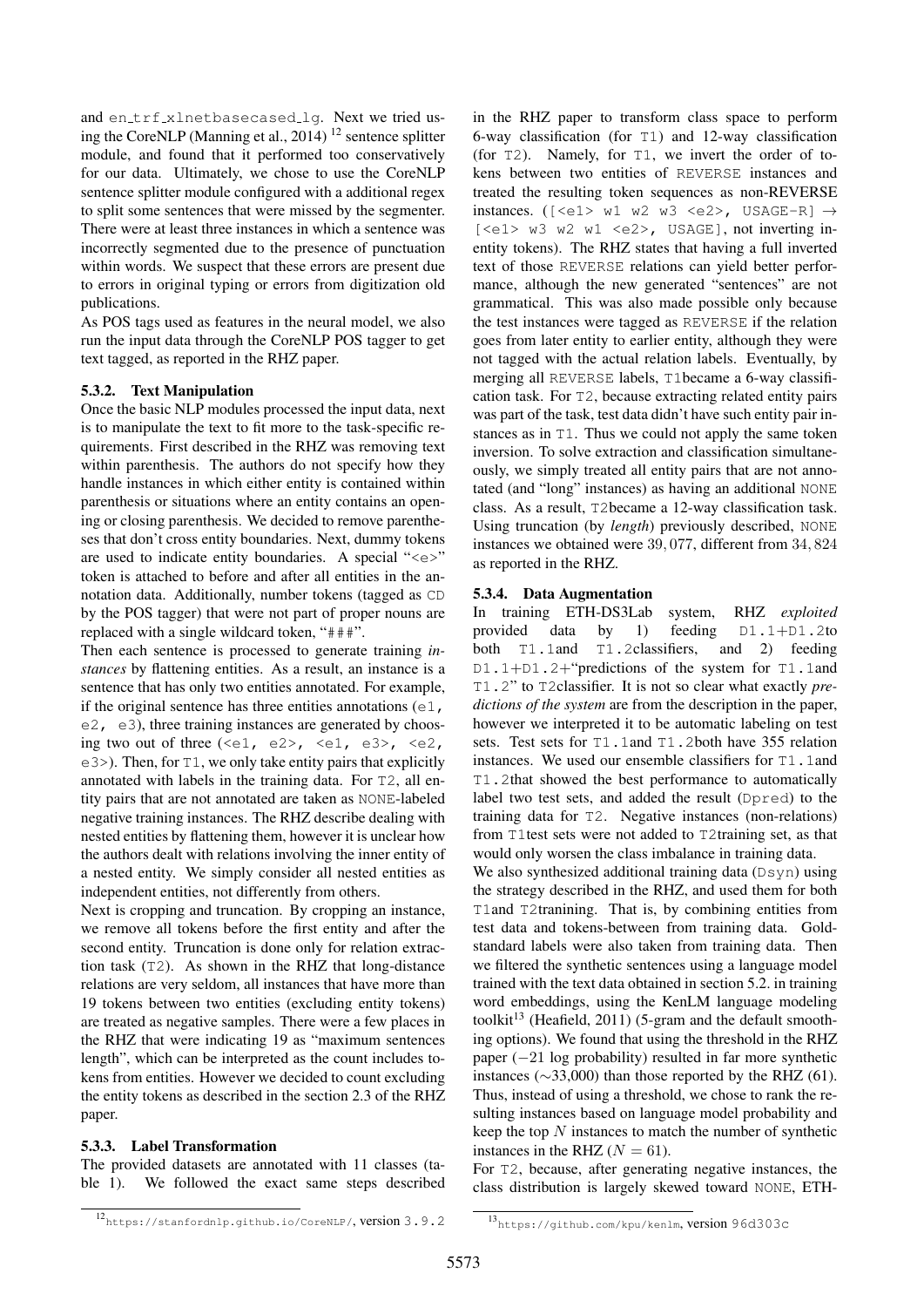DS3Lab system used upsampling to balance out the distribution. In the process of replicating, we implemented upsampling as simply duplicating positive instances keeping the class distribution ratio, but to match the sum of positive instances with the number of negative instances.

Label distributions during preprocessing are presented in table 2.

## 5.3.5. Post-processing

The ETH-DS3Lab system implements two post-processor. First one is only for T1, and the procedure is masking the only symmetrical class (COMPARE) for test instances already marked as REVERSE, which we successfully reimplemented. Second procedure is to discard additional predictions when two or more predictions put on a single entity, under the assumption that each entity could only be part of one relation. However, we could not find any justification for the assumption either in the RHZ or in the relation annotation process presented in Gábor et al. (2018). We also thought that, given imbalance in the class distribution, taking only one positive prediction and treating the rest as negative instances can affect the evaluation metrics (concretely, macro-F1 score) in an unexpected way. In the end, we decided not to implement such a component.

## 5.4. Neural Network Architecture

The main architecture of the system presented by RHZ is an ensemble of CNNs and Bidirectional RNNs. The input is a concatenation of dense representations of word tokens, POS and positional indices (forward and backward). The output probability distribution vectors after softmax layer from each neural model will be averaged using a weighting schema that puts more weights on RNN predictions for longer sentences before the final predictions are made.

Embeddings Our embedding settings strictly follows the RHZ paper. We trained word2Vec embeddings using the training data for the original task as well as external data source from arXiv and ACL-ARC. The total number of tokens as reported in RHZ for training embeddings is 91,304,581 . However, it is difficult for us to replicate the exact number count due the challenges we mentioned in section 5.2.. The size of our text corpus for word embedding training is 88,070,855 tokens.

In addition to using pre-trained word embeddings, we also created dense representations for POS tags and relative positions of each token in a sequence. The initial values for all the embeddings except pre-trained word2vec are randomly initialized from a uniform distribution ranging from -1.0 to 1.0. In practice, word tokens that cannot be looked up in the pre-trained embedding table will also be randomly initialized.

CNN Classifier The RHZ stated that the structure of their CNN model follows Kim (2014) and Collobert et al. (2011), hence we decided to reproduce the multichannel CNN model by Kim (2014) that was originally for sentence classification, which improved on the state-of-the-art of several text classification tasks. It composed of multiple embedding layers, which is followed by multiple concurrent convolutional layers with different kernel sizes, and max-over-time pooling layers. The intermediate output from pooling layers is concatenated and flattened before fed into a fully connected layer with dropout and softmax layer. Kim (2014) also experimented with different variants of the CNN model by using static embeddings, non-static embeddings or the combinations of both. Which setting yields better performance is not conclusive and depends on characteristics of data. However, this detail was not mentioned by RHZ. In the end, we decided to use non-static embeddings only given that, except word embeddings, POS embedding and relative position embeddings are all randomly initialized at the first place. We needed to set them trainable and made the embeddings more domain-specific to our task.

RNN Classifier The RNN model presented in RHZ is also composed of multiple embedding layers that are followed by a forward LSTM layer and a backward LSTM layer. Both LSTM layers are dynamic and can mask reserved padding tokens, which works well on sequences with variant lengths. The intermediate output from the final hidden states of LSTM layers is concatenated and fed into a fully connected dense layer with dropout and softmax layer.

Ensemble of CNN and RNN We also followed the ensemble system of CNN and RNN classifiers proposed by RHZ. Essentially, each classifier will be trained multiple times. Then we compute the average of the probability distribution from each output to reduce the variance of the results from a single run. On top of this, we also combined the predictions from CNN and RNN by assigning different weight to them using the sin-based weighting formula proposed by RHZ. The intuition is based on the observation that RNN classifier tends to outperform CNN classifier on longer sequences, while CNN classifier has the ability to capture local context information within a shorter sequence. Thus, for longer sequences we will assign higher weight to the predictions from RNN. Similarly we also adopted the weighted cross-entropy as the loss function for our models since the training data of each category is highly unbalanced. Specifically in our reproduction work, at each run we set the random state by selecting the number of the random seed from a range of 0 to 10000 to ensure the train and validation data is split without being introduced too much human bias.

## 5.4.1. Model Configurations and Hyperparameters

As a reproduction work, our goal was to follow the original settings and see if that produces the same results. However, we were facing a fair number of challenges from the change of data source, lack of details and the non-deterministic nature of deep learning approaches.

In our experiments, we followed values from the final configuration in the Table 2 of the RHZ paper. Many of the parameters we adopted are the same with them, including the size of different embeddings and parameters of neural model architecture. We additionally made the following assumptions and changes to our best knowledge. Table 3 shows the difference between our parameter values and theirs.

• Initial learning rate Original learning rate was 0.01 across all classifiers. In our experiments, the value was too high for the model to converge (even with Adam optimization), and it caused F1 score to be ill-defined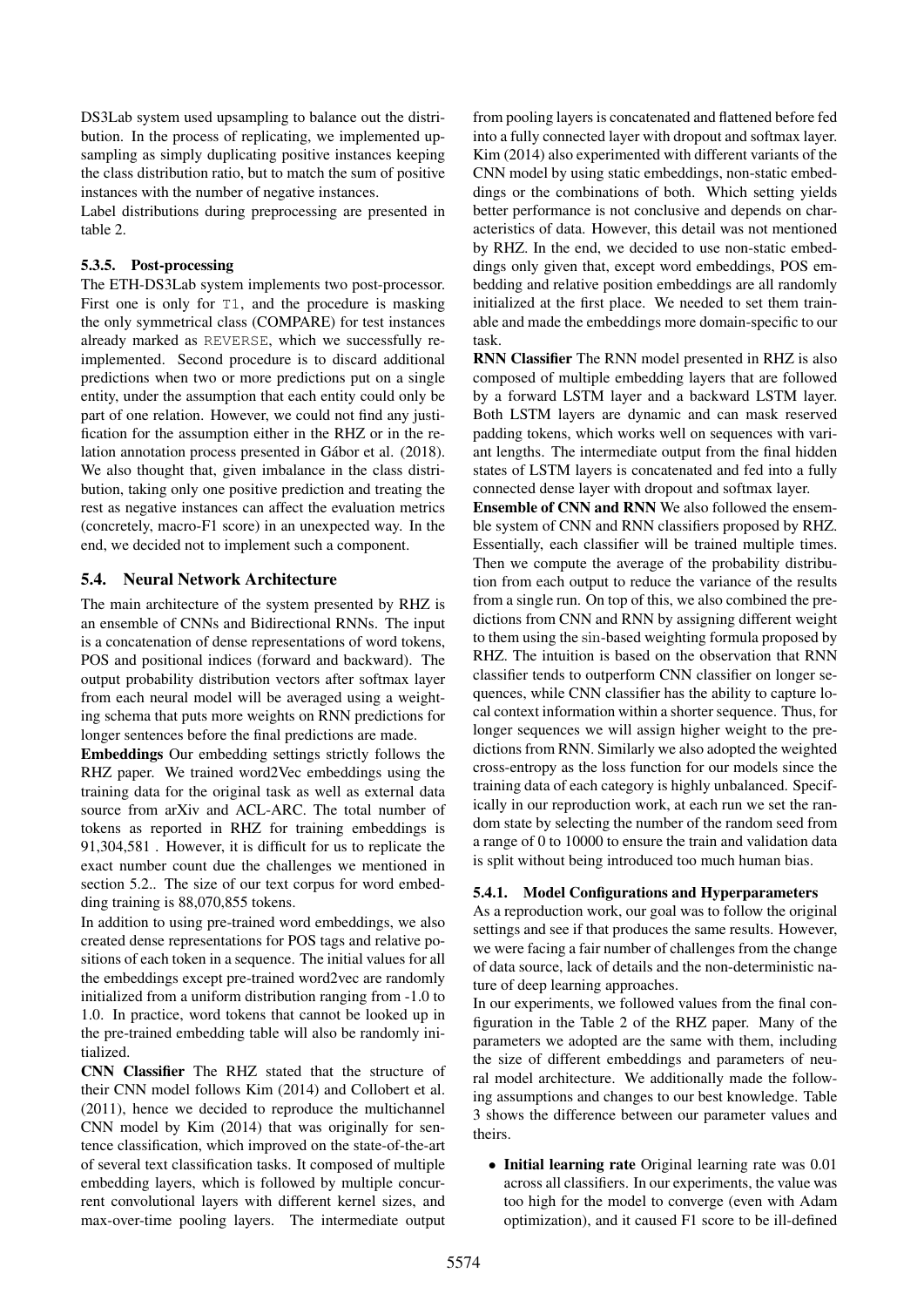| <b>Relation Type</b>   | $D1.1 + D1.2$ | RHZ.  | $+$ Dsyn | +invert | +invert<br>$+$ Dsyn | +truncate | $+$ Dsyn<br>+truncate | $+$ Dsyn<br>+Dpred<br>+truncate | $+$ Dsyn<br>+Dpred<br>+truncate<br>$+upsample(1.0)$ |
|------------------------|---------------|-------|----------|---------|---------------------|-----------|-----------------------|---------------------------------|-----------------------------------------------------|
| <b>USAGE</b>           | 619           | 619   | 634      | 953     | 979                 | 614       | 629                   | 826                             | 10005                                               |
| <b>MODEL-FEATURE</b>   | 349           | 349   | 365      | 501     | 518                 | 349       | 365                   | 466                             | 5611                                                |
| USAGE-R                | 334           | 334   | 345      |         |                     | 330       | 341                   | 457                             | 5535                                                |
| PART WHOLE             | 275           | 275   | 282      | 430     | 438                 | 275       | 275                   | 361                             | 4372                                                |
| <b>TOPIC</b>           | 238           | 238   | 238      | 261     | 261                 | 238       | 238                   | 304                             | 3682                                                |
| PART_WHOLE-R           | 155           | 155   | 156      |         |                     | 155       | 155                   | 210                             | 2543                                                |
| <b>MODEL-FEATURE-R</b> | 152           | 152   | 153      |         |                     | 152       | 152                   | 177                             | 2144                                                |
| <b>RESULT</b>          | 137           | 137   | 141      | 195     | 199                 | 133       | 133                   | 173                             | 2095                                                |
| <b>COMPARE</b>         | 136           | 136   | 142      | 136     | 142                 | 133       | 133                   | 165                             | 1998                                                |
| RESULT-R               | 58            | 58    | 58       |         |                     | 58        | 58                    | 61                              | 738                                                 |
| <b>TOPIC-R</b>         | 23            | 23    | 23       |         |                     | 23        | 23                    | 26                              | 314                                                 |
| <b>NONE</b>            | 47998         | 34824 |          |         |                     | 39077     | 39077                 | 39077                           | 39077                                               |
| <b>Total</b>           | 2476          | 37300 | 2537     | 2476    | 2537                | 41537     | 41579                 | 42303                           | 78147                                               |

Table 2: Label distribution after each preprocessing step. Bold-faced columns are data used for training for T1and T2.

| Parameter                            | <b>Final value</b> | <b>Original Value</b> |
|--------------------------------------|--------------------|-----------------------|
| Word embedding dimension             | 200                | 200                   |
| POS embedding dimension              | 30                 | 30                    |
| Positional embeddings dimension      | 20                 | 20                    |
| Number of CNN filters                | 192                | 192                   |
| Size of CNN filters                  | $2 - 7$            | $2 - 7$               |
| Regularization parameter $(\lambda)$ | 0.01               | 0.01                  |
| Number of LSTM units (RNN)           | 600                | 600                   |
| Dropout ratio (CNN and RNN)          | 0.5                | 0.5                   |
| Ensemble size                        | 20                 | 20                    |
| Training batch size                  | 64                 | 64                    |
| CNN Initial learning rate            | 0.001              | 0.01                  |
| RNN Initial learning rate            | 0.005              | 0.01                  |
| Number of epochs $(T1.1)$            | $\sim$ 9.9         | 200                   |
| Number of epochs (T1.2)              | $\sim$ 7.6         | 200                   |
| Number of epochs (T2)                | $\sim$ 2.7         | 10                    |
| Upsampling ratio $(T2)$              | 1.0                | 1.0                   |

Table 3: The comparison of our final parameter values and the values from original paper. Values in bold means ours are different from original values.

during the training. With our implementation of grid search (described below), we found that optimal learning rates are much lower to 0.005 for RNN classifiers and 0.001 for CNN classifiers.

• Number of epochs Original number of epochs are fixed (200 for T1and 20 for T2). It wasn't clear enough for us that the number of epochs was for a single run or for the ensemble classifiers. Instead, as we used mini-batch gradient descent, we counted *batches* rather than epochs during the training. At each batch the model will consume fixed number (64) of training instances from the data pipeline that *infinitely* pulls batches by repeating input dataset until the model converges. We also adopted the early stopping approach, meaning that our model will stop training if the macro F1 score on the validation set did not improve over 100 steps reducing the training time. In this way it is guaranteed to train the model well and leave less carbon footprint. The numbers presented in table 3 are conversion from average number of batches consumed by

each network in the ensemble multiplied by the batch size and divided by the size of the input dataset.

- Padded sequence length Before the data is ready to be passed into the model, it needs to padded to the same length. It isn't difficult to implement but nontrivial nevertheless. If the padded length is too long, shorter sequences will become very sparse. While if it is too short, some essential information will be cut off for longer sequence. Although RHZ paper didn't provide any details of padding size, to replicate the experiments as closely as possible, we stick to the strategy to pad all the sequences to the length of the longest sequence in the training data, which is 58 for T1and 35 for T2in the end.
- Grid search for hyperparameters RHZ also stated about performing grid search but presented parameter search space without much detail. We estimated performing full grid search with given parameter space requires 36,720,000,000 iterations of training cycles, in each of which the system requires multiple networks trained for ensemble voting. Although training a single network given the size of data (2537 instances for T1, ∼78k instances for T2) didn't take very long time in our experiments (11.7 seconds for CNN and 24.1 seconds for RNN with T1setting under single GPU configuration, and 103.2 and 311.5 seconds with T2setting), 36 trillion iterations do not sound practical. We implemented grid search, but experiments only with varying  $\cdot$  L2 regularization  $\lambda$  [0.01, 0.1], · CNN and RNN learning rates [0.001, 0.005, 0.01, 0.05, 0.1],  $\cdot$  word embedding dimensions [100, 200, 300], and and found optimal hyperparameters listed in table 3

## 6. Results

In this section, we presents our experiments results. Table 4 reports the overall results for each Subtask along with the original F1-score which corresponds to the Table 3 in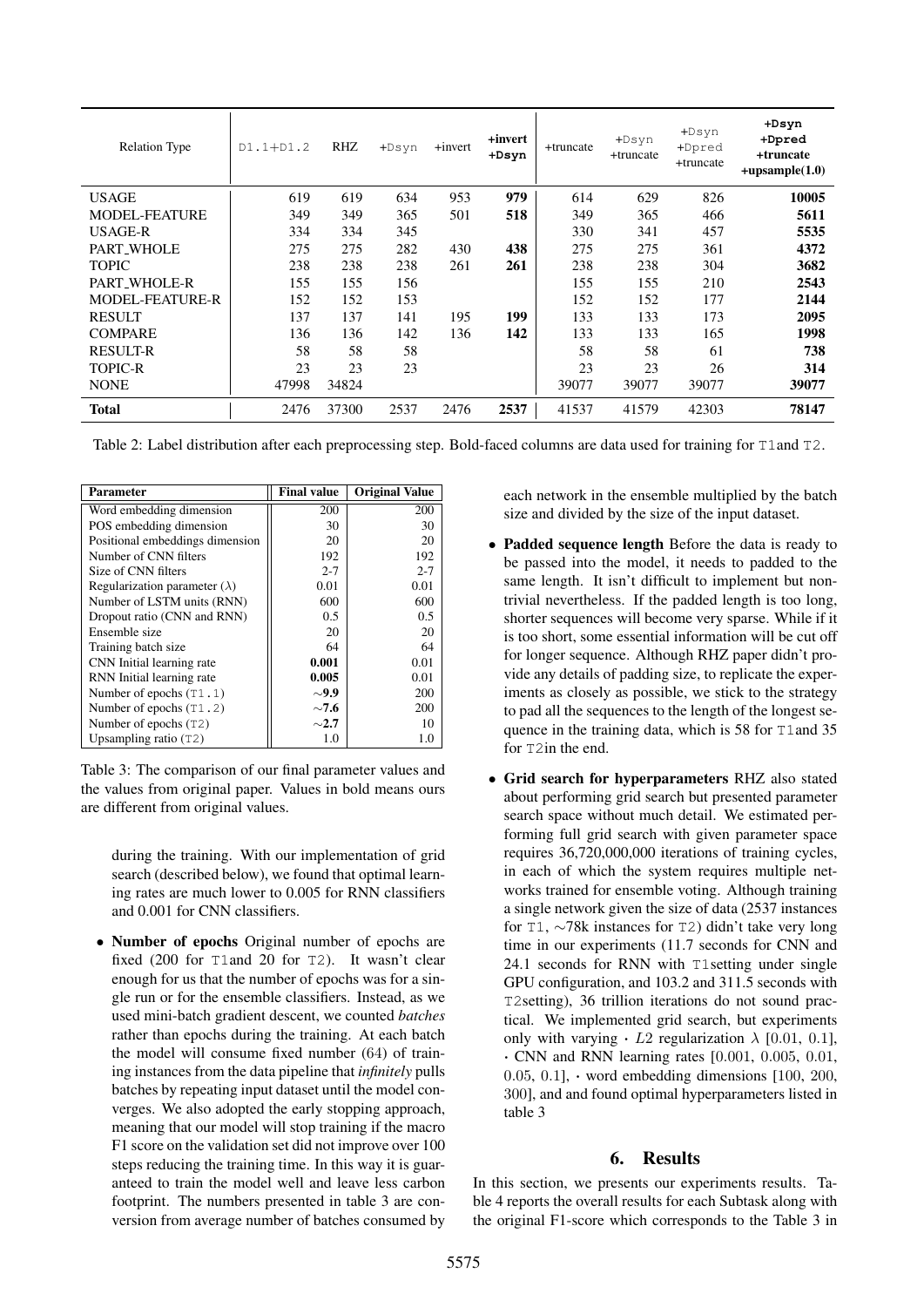| Subtask (word2vec) | P     | R     | F1           |
|--------------------|-------|-------|--------------|
| 1.1                | 80.94 | 81.55 | 80.67 (81.7) |
| 1.2                | 83.07 | 86.37 | 83.81 (90.4) |
| 2.E                | 30.21 | 58.04 | 39.74 (48.8) |
| 2.C.               | 35.11 | 64.11 | 43.13 (49.3) |

Table 4: The overall Precision (P), recall (R) and F1-score  $(F1)$  on the test set (in %) for each Subtask. This is the reproduced results of the Table 3 in the original paper. The F1-score from the original paper is reported in the parenthesis for easy comparison

the original paper. For T1.1, we achieved F1-score 80.67 compared with 81.7 reported originally. The experiment setting for T1is relatively simple and clear among all four tasks. Thus the reproduction work can be proceeded without being introduced much bias by us, and the results are the closest to original ones.

For T1.2and T2, our F1-scores are lower than the original ones by about 7%. This discrepancy might be resulted from multiple factors. Apart from the difference in text preprocessing and model hyperparameter tweaking, we believe the most different part is from the use of external data resources and synthetic data samples. First the corpora we collected for training embeddings might be of different version, since the there are more CL publications being added into the corpora. We cannot be sure about the exact publication date before when we should stop the data collection, so instead we have to resort to our best guess. The upsampling schema proposed in the original paper also didn't work as well as expected. We think the performance boost from repeated data is limited. The original paper authors also mentioned that they added the predictions for Subtasks 1.1 and 1.2 as external training data for T2. However, since our performance for T1is lower than the original ones, the additional predication errors might also propagate.

Table 5 reports the detail scores for each relation type for T1.1. This is corresponded to the Table 4 in the original paper. Although our overall result for T1.1is similar to theirs, the distributions over some relation types is different. In the orginal paper, the recall for TOPIC is only 0.50 while

| <b>Relation type</b> | P     | R     | F1            |
|----------------------|-------|-------|---------------|
| <b>COMPARE</b>       | 80.95 | 80.95 | 80.95 (97.56) |
| <b>MODEL-FEATURE</b> | 71.27 | 71.21 | 71.21 (72.59) |
| <b>PART-WHOLE</b>    | 78.57 | 78.57 | 78.57 (79.43) |
| <b>RESULT</b>        | 93.33 | 70.00 | 80.00 (77.78) |
| <b>TOPIC</b>         | 75.00 | 1.000 | 85.71 (66.67) |
| <b>USAGE</b>         | 86.59 | 88.57 | 87.57 (87.36) |
| Micro-averaged total | 81.97 | 81.97 | 81.97 (82.82) |
| Macro-averaged total | 80.94 | 81.55 | 80.67 (81.72) |

Table 5: The Precision (P), recall (R) and F1-score (F1) on the test set (in %) for each relation type for Subtask 1.1. This is the reproduced results of the Table 4 in the original paper. The F1-score from the original paper is reported in the parenthesis for easy comparison

we are having 0.75. They also reached the 1.0 precison for COMPARE, but ours is around 0.8.

Considering various of randomness factored in the neural pipeline, we think the difference of scores here is reasonable.

Due to the time limit, we are more focused on mimicking the original experiments as closely as possible. During the study, we found training word2vec word embedding from fairly large corpus (∼88 million tokens) is quite timeconsuming (48 - 51 minutes without using GPU). Alternatively, we experimented with training word embeddings using FastText, which is much faster (12-18 minutes under identical configuration) and able to compute word representations for rare words or words that did not appear in the training data (Bojanowski et al., 2016). This might be helpful in scientific fields where many technical terms exist. In table 6, we reported the results for each Subtask. We followed the same settings except using FastText embeddings instead of word2vec. The macro F1-score is 0.79, which is slightly lower than using word2vec. We trained our FastText with the default setting. In the future, we will try to fine-tune it and see if we can make use of other embeddings.

#### 7. Lessons Learned

The various challenges we encountered made it difficult to determine the source of problems in our system that caused it to fail to exactly replicate the RHZ results. We were grateful that the original authors reported token counts for their data collection procedure as this allowed us to be more confident that our collected data resembled the original data. It may be impossible to reproduce identically the collected data. Abstracts on arXiv that were available at the time the original authors collected their supplementary data, could have been deleted or modified in the years since. The system described in the original paper relies on multiple NLP tools for sentence segmentation, POS tagging, and language modeling. In section 4., we discuss challenges related to sentence segmentation. For POS tagging, we used Stanford CoreNLP version 3.9.2, which included among other updates, new POS models for English. This version was released 2018-10-05, which is after the publication of the original paper. We can safely assume that the original authors were using a prior version of Stanford CoreNLP, but cannot specify which version was used.

Our reproduction effort would have been made easier by more specificity with respect to the data collection procedures, or alternatively, if the original supplementary dataset were available for download. In addition, preprocessing and cleaning the data would be facilitated with instructions or examples for how to handle edge cases.

## 8. Conclusion

In this paper, we reported our replication study on semantic relation extraction and classification task on science papers originally published in Rotsztejn et al. (2018). By reimplementing the data pipeline and classifier system, and by comparing experiment results under similarly (if not exactly) configured experiments, we showed some important implementational details were left unknown or ambiguous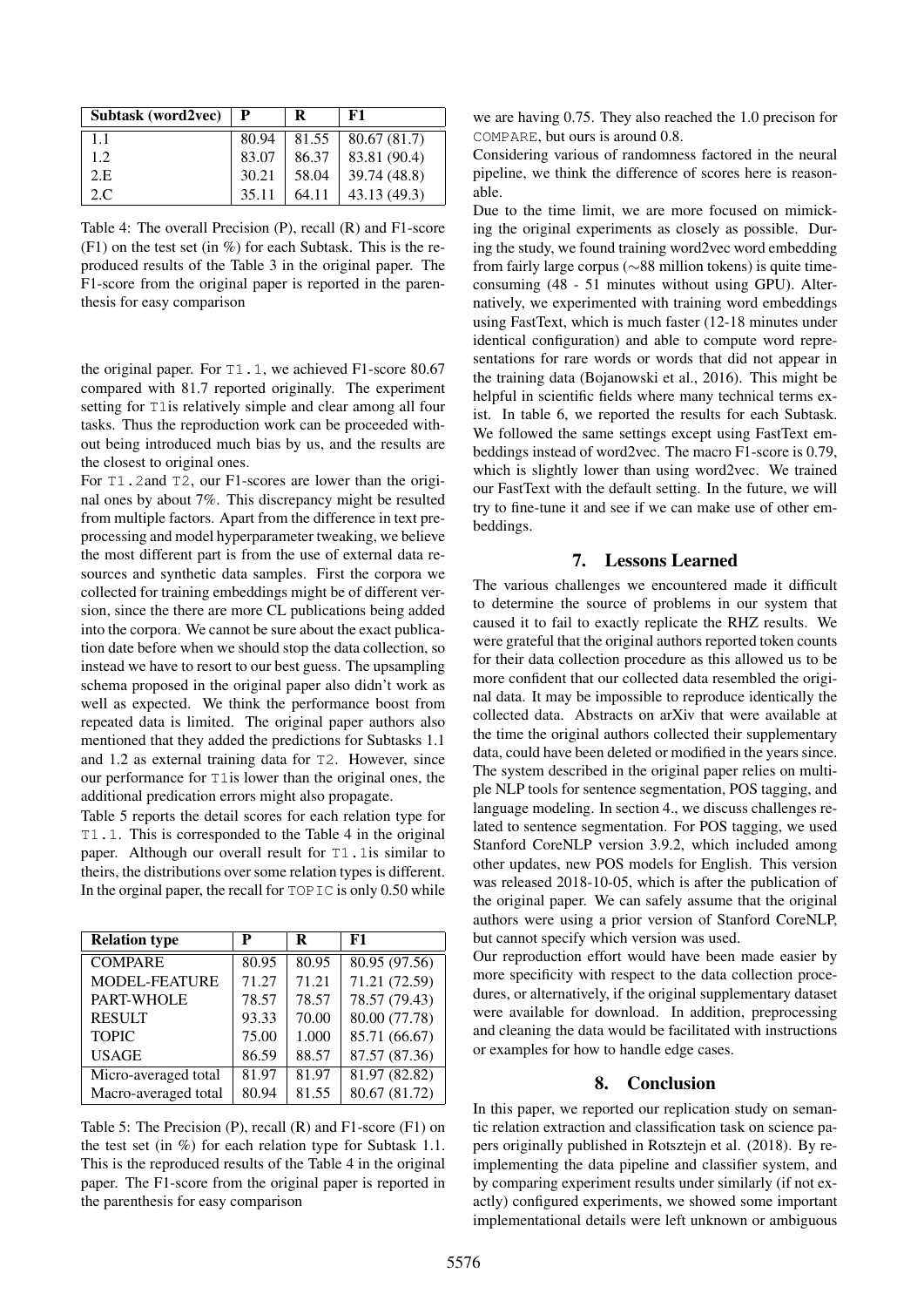| <b>Subtask (FastText)</b> | P     | R     | F1    |
|---------------------------|-------|-------|-------|
| 1.1                       | 79.16 | 81.34 | 79.16 |
| 1.2.                      | 75.93 | 78.52 | 76.58 |
| 2.E                       | 27.19 | 68.39 | 38.91 |
| 2.C                       | 28.03 | 57.25 | 33.75 |

Table 6: The overall Precision (P), recall (R) and F1-score  $(F1)$  on the test set (in %) for each subtask using pretrained FastText embeddings

in the RHZ paper. Although we have achieved fairly close results for some subtasks, others showed significant disparity that cannot be explained only with statistical perturbation in the algorithms. Throughout the discussion in the paper, we also showed specifics of challenges we faced partly due to those under-specified technicality, and decisions we made on our own with every detail. We believe that this and other replication study help promoting better practice in reporting scientific experiments in the CL and NLP community.

#### Acknowledgment

This research was funded in part by DTRA grant HDTRA1- 16-1-0002, and a contract with the US Defense Advanced Research Projects Agency (DARPA), Contract CwC-W911NF-15-C-0238.

#### References

- Anderson, J. E., Aarts, A. A., Anderson, C. J., Attridge, P. R., Attwood, A., Axt, J., Babel, M., Bahník, Š., Baranski, E., Barnett-Cowan, M., et al. (2015). Estimating the reproducibility of psychological science. *Science*, 349(6251).
- Augenstein, I., Das, M., Riedel, S., Vikraman, L., and McCallum, A. (2017). SemEval 2017 task 10: ScienceIE - extracting keyphrases and relations from scientific publications. In *Proceedings of the 11th International Workshop on Semantic Evaluation (SemEval-2017)*, pages 546–555, Vancouver, Canada, August. Association for Computational Linguistics.
- Begley, C. G. and Ellis, L. M. (2012). Raise standards for preclinical cancer research. *Nature*, 483(7391):531–533.
- Bird, S., Dale, R., Dorr, B., Gibson, B., Joseph, M., Kan, M.-Y., Lee, D., Powley, B., Radev, D., and Tan, Y. F. (2008). The ACL anthology reference corpus: A reference dataset for bibliographic research in computational linguistics. In *Proceedings of the Sixth International Conference on Language Resources and Evaluation (LREC'08)*, Marrakech, Morocco, May. European Language Resources Association (ELRA).
- Bojanowski, P., Grave, E., Joulin, A., and Mikolov, T. (2016). Enriching word vectors with subword information. *arXiv preprint arXiv:1607.04606*.
- Branco, A., Calzolari, N., and Choukri, K. (2016). 4REAL Workshop: Workshop on Research Results Reproducibility and Resources Citation in Science and Technology of Language.
- Branco, A., Cohen, K. B., Vossen, P., Ide, N., and Calzolari, N. (2017). Replicability and reproducibility of research results for human language technology: Introducing an LRE special section.
- Branco, A., Calzolari, N., and Choukri, K. (2018). 4REAL 2018 Workshop on Replicability and Reproducibility of Research Results in Science and Technology of Language.
- Collaboration, O. S. et al. (2015). Estimating the reproducibility of psychological science. *Science*, 349(6251):aac4716.
- Collobert, R., Weston, J., Bottou, L., Karlen, M., Kavukcuoglu, K., and Kuksa, P. (2011). Natural language processing (almost) from scratch. *Journal of machine learning research*, 12(Aug):2493–2537.
- Fokkens, A., van Erp, M., Postma, M., Pedersen, T., Vossen, P., and Freire, N. (2013). Offspring from reproduction problems: What replication failure teaches us. In *Proceedings of the 51st Annual Meeting of the Association for Computational Linguistics (Volume 1: Long Papers)*, pages 1691–1701, Sofia, Bulgaria, August. Association for Computational Linguistics.
- Gabor, K., Buscaldi, D., Schumann, A.-K., QasemiZadeh, ´ B., Zargayouna, H., and Charnois, T. (2018). SemEval-2018 task 7: Semantic relation extraction and classification in scientific papers. In *Proceedings of The 12th International Workshop on Semantic Evaluation*, pages 679–688, New Orleans, Louisiana, June. Association for Computational Linguistics.
- Hagen, M., Potthast, M., Büchner, M., and Stein, B. (2015). Webis: An ensemble for twitter sentiment detection. In *Proceedings of the 9th international workshop on semantic evaluation (SemEval 2015)*, pages 582–589.
- Heafield, K. (2011). KenLM: Faster and smaller language model queries. In *Proceedings of the Sixth Workshop on Statistical Machine Translation*, pages 187–197, Edinburgh, Scotland, July. Association for Computational Linguistics.
- Honnibal, M. and Montani, I. (2017). spaCy 2: Natural language understanding with Bloom embeddings, convolutional neural networks and incremental parsing. To appear.
- Ivie, P. and Thain, D. (2018). Reproducibility in scientific computing. *ACM Computing Surveys*, 51:63:1–63:36.
- Jin, D. and Szolovits, P. (2018). Hierarchical neural networks for sequential sentence classification in medical scientific abstracts. In *Proceedings of the 2018 Conference on Empirical Methods in Natural Language Processing*, pages 3100–3109, Brussels, Belgium, October-November. Association for Computational Linguistics.
- Johnson, R., Watkinson, A., and Mabe, M. (2018). *The STM report*. International Association of Scientific, Technical and Medical Publishers.
- Kim, Y. (2014). Convolutional neural networks for sentence classification. In *Proceedings of the 2014 Conference on Empirical Methods in Natural Language Processing (EMNLP)*, pages 1746–1751, Doha, Qatar, October. Association for Computational Linguistics.

Klampfl, S., Rexha, A., and Kern, R. (2016). Identifying